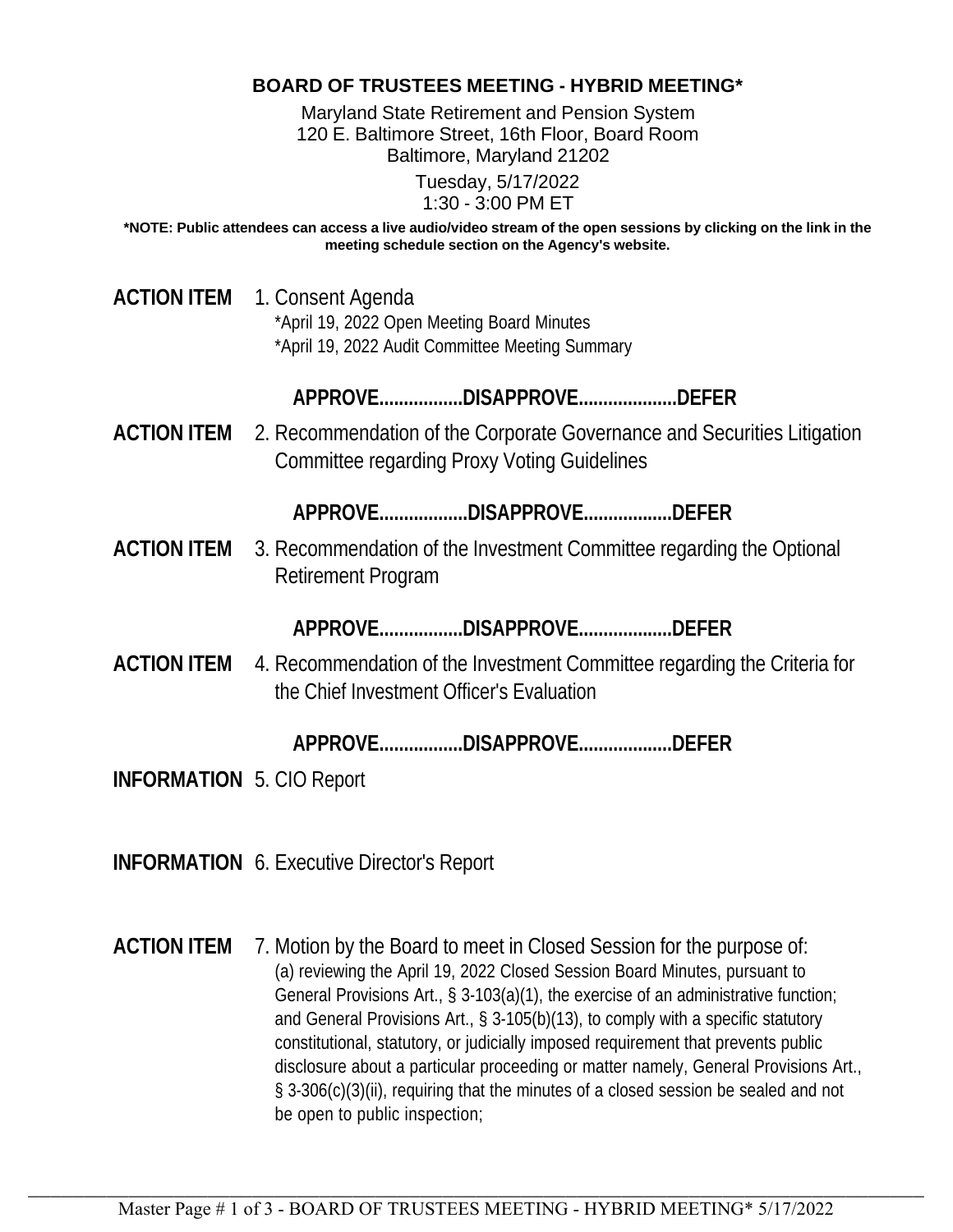(b) reviewing the Medical Board Reports, regarding individual participants' claims for disability retirement benefits, pursuant to General Provisions Art., § 3-305(b)(13), to comply with a specific statutory requirement that prevents public disclosure, namely, General Provisions Art., § 4-312 regarding the prohibition on disclosing retirement records, and General Provisions Art., § 4-329 regarding the prohibition on disclosing medical and psychological information; and

(c) discussing the recommendation of the Investment Committee regarding the appointment of a Public Advisor to the Investment Committee, pursuant to General Provisions Art., § 3-103(a)(1), the exercise of an administrative function; and General Provisions Art., § 3-305(b)(1)(ii), to discuss the appointment, employment, assignment, promotion, discipline, demotion, compensation, removal, resignation or performance evaluation of an appointee, employee, or official over whom it has jurisdiction.

**APPROVE................DISAPPROVE.................DEFER**

## *CLOSED SESSION*

**ACTION ITEM** 8. Closed Session Board Minutes \*April 19, 2022 Board of Trustees Meeting

**APPROVE................DISAPPROVE..................DEFER**

**ACTION ITEM** 9. Medical Board Reports \*April 21 and 27, 2022 \*May 5 and 11, 2022

**APPROVE.................DISAPPROVE...................DEFER**

**ACTION ITEM** 10. Recommendation of the Investment Committee regarding the Appointment of a Public Advisor to the Investment Committee

**APPROVE.................DISAPPROVE....................DEFER**

**ACTION ITEM** 11. Motion by the Board to adjourn closed session and return to open session.

**APPROVE.................DISAPPROVE**

**ACTION ITEM** 12. Motion by the Board to adjourn meeting

**APPROVE.................DISAPPROVE**

**INFORMATION** 13. NEXT BOARD OF TRUSTEES MEETING - JUNE 21, 2022 beginning at 9:30 a.m.